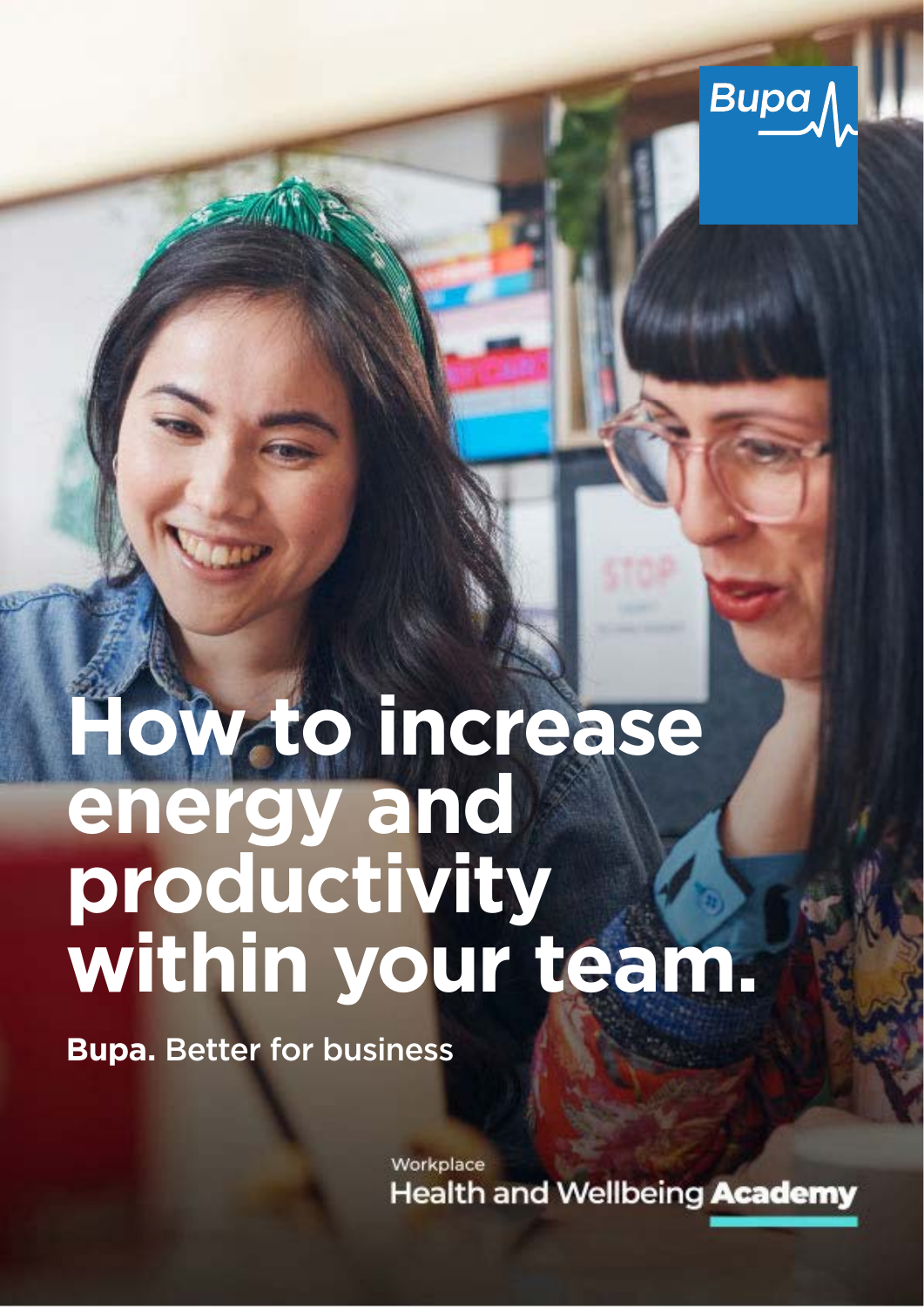# **Introduction.**

**Here, we'll look at what managers can do to help employees stay on top of their game.** 



 $\overline{\mathbf{h}}$ 

**Keeping your team [energised and engaged](#page-2-0)** 

**Six ways you can [support your team](#page-3-0)**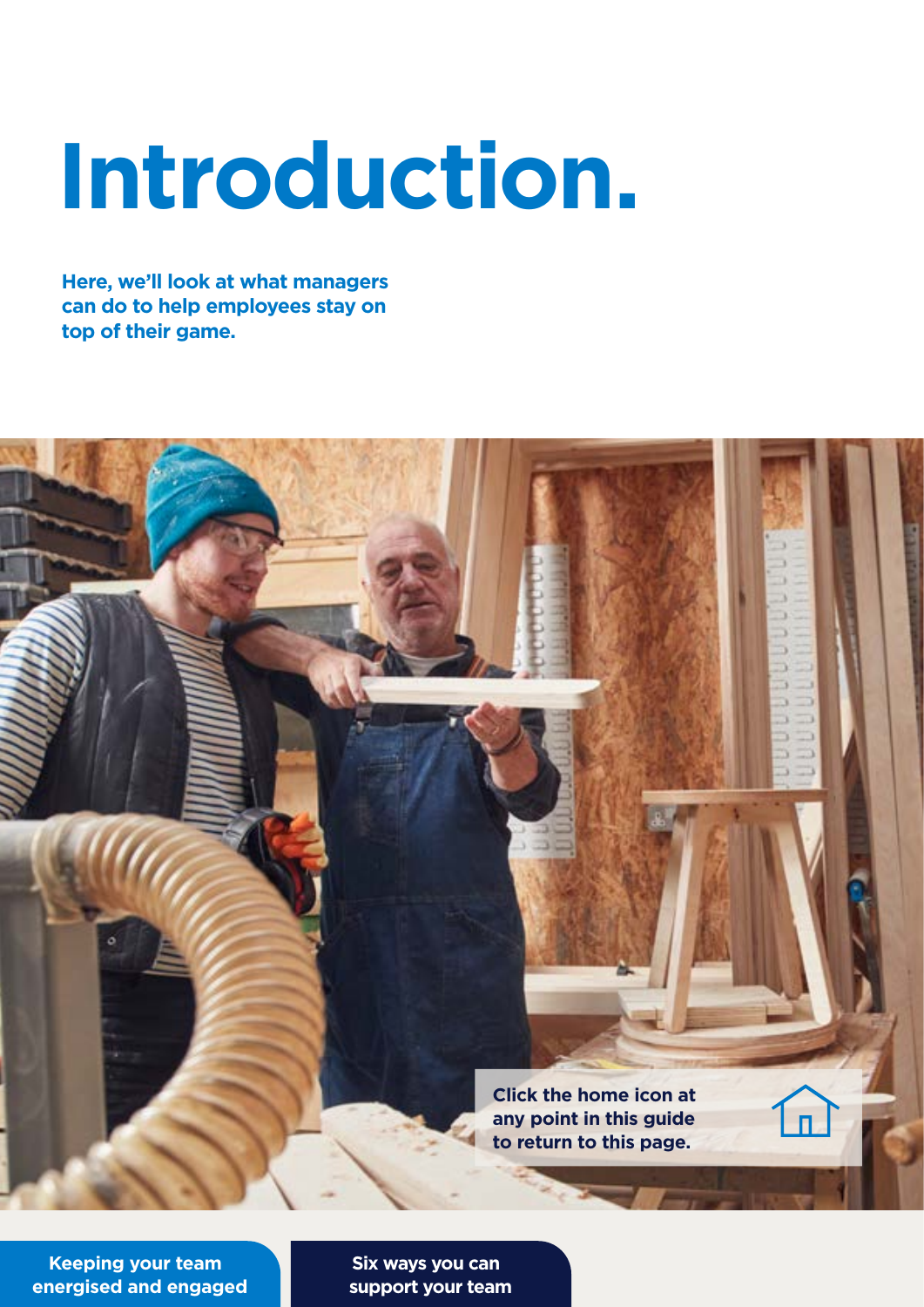<span id="page-2-0"></span>

#### **energised and engaged Keeping your team**

It's a phrase that most of us can relate to: 'There are never enough hours in the day'. With longer to-do lists that include work, family and personal goals, it can sometimes feel like we never have the energy to get things done.

Despite the challenges of the last year, 55% of workers have said their colleagues are just as, or even more, productive than before the pandemic. However, there are a huge range of ways in which lockdown has affected energy levels at work. Some workers may feel more energised than before, while others will be more likely to be tired and stressed, which is likely to be impacting on how much they are able to achieve during the working week.

It's clear that energy and productivity at work can be closely related. So how can managers and leaders make a difference and give their teams a boost?

## **55%**

**of workers feel their colleagues are just as, or even more, productive than before the pandemic.** 

Deloitte. Working during lockdown. [deloitte.com](https://deloitte.com), accessed July 2020.



Keeping your team energised and engaged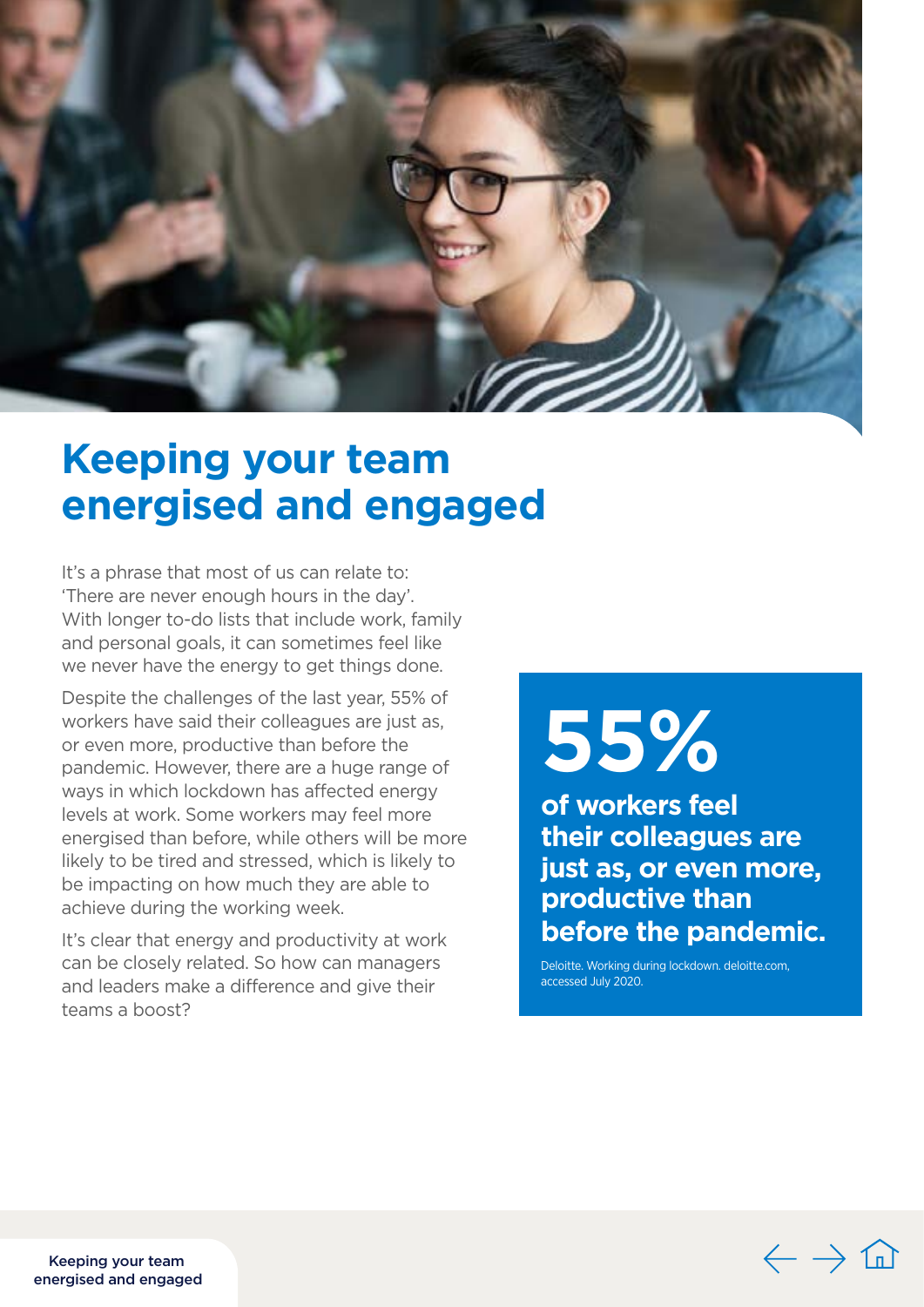## <span id="page-3-0"></span>**Six ways you can help your team.**

#### **Reduce 1 Reduce email time**

Where work allows, try encouraging people to check their inbox less often. Some workplaces even have an 'email-free day' every so often to promote this. On those days, people can still pick up the phone for anything urgent, and anything else can be dealt with during your allotted email slot. Set a reminder and try to stick to opening your inbox during those set times.



**Reading an email that's just come in can disrupt your concentration for over 20 minutes.** 

Mark G., Gonzalez VM, Harris J. No Task Left Behind? Examining the Nature of Fragmented Work. 2005. <www.Ics.uci.edu>

## **2 Start small for a quick motivation boost**

Try putting the small, easier tasks at the top of your team's list. Research has suggested that when we complete a task, no matter how big or small, we get a rush of the 'motivation molecule' dopamine. And that rush can help motivate you for the rest of the day. On the other hand, unfinished tasks can occupy your mind and make it more difficult to concentrate on anything else until they're finished.

## **3 Promote regular breaks**

Trying to concentrate for hours at a time is a recipe for disaster, so make sure to promote regular breaks. Desk time, a productivity app that tracks computer use, analysed their data and found that the most productive employees worked for 52 minutes then took a 17 minute break. This type of work–break pattern can keep concentration at higher levels for longer, making people more productive throughout the day.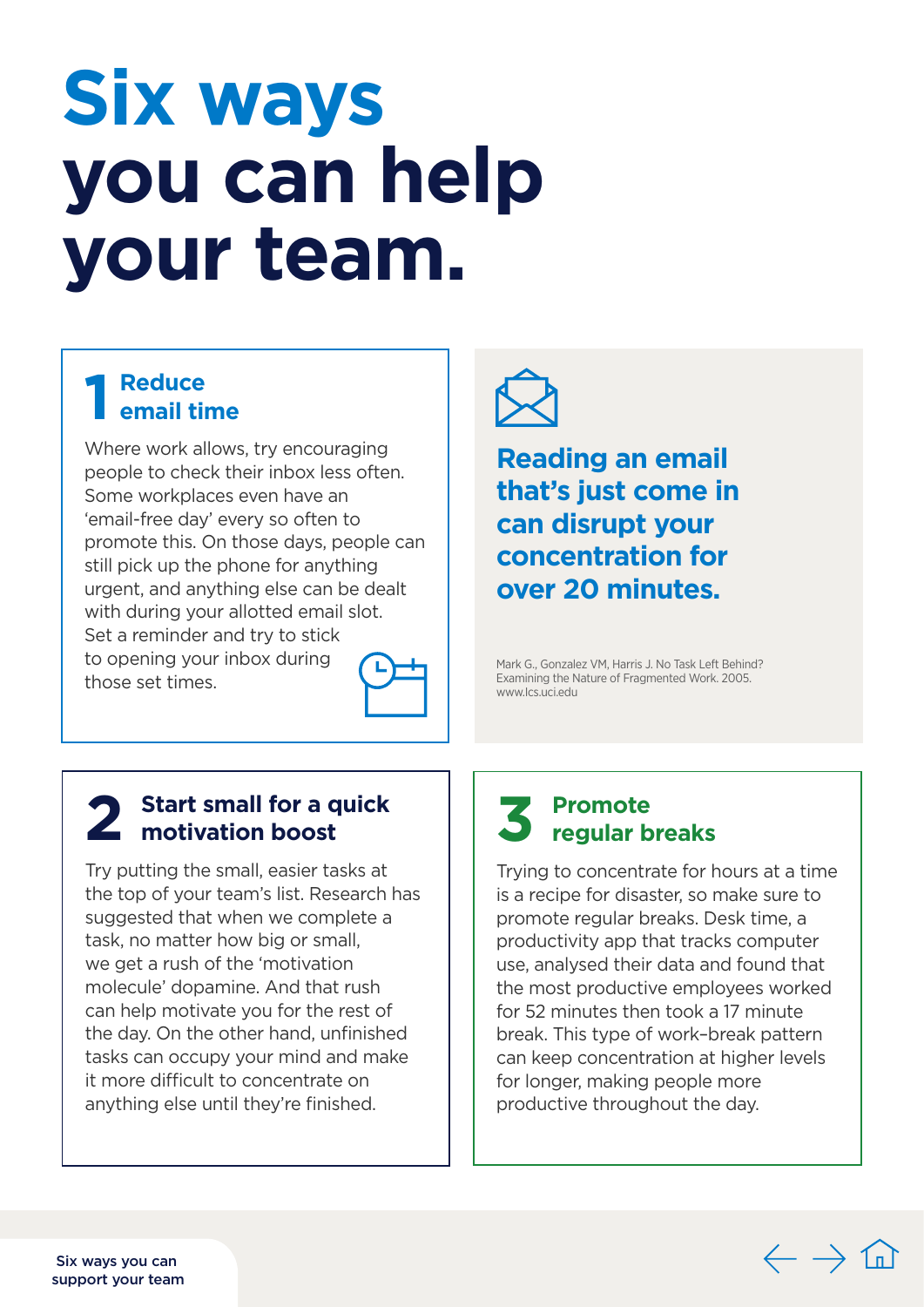#### **4** Let people focus on<br>
one task at a time **one task at a time**

Don't expect people to multitask – it's not possible. When you attempt more than one task at once, your brain constantly ficks between them, resulting in neither of them being done well. Your brain just can't handle more than one task at a time. Allow your employees to prioritise one task and complete it to the best of their ability before doing something else.



## **5 Allow people to choose their environment**

People are broadly defined as either extroverts, who get their energy from being around other people, or introverts, who prefer quiet and solitude to recharge. Introverts may much prefer the increased home working that has come with lockdown. Meanwhile, extroverts may miss the social interaction that comes with being in the office.

When possible, people should be allowed to monitor how they're feeling and take a cue from there. Working from home may give someone the peace and quiet they need, for example. Alternatively, working from a local coffee shop could provide a background hum of noise that someone thrives on.





## **6 Encourage healthy eating and exercise**

These may seem like personal areas that managers and employers shouldn't meddle in. Yet there are appropriate ways that workplaces can promote healthy eating and regular exercise. Encouraging people to take their lunch breaks and promoting healthy snacking (for example by sharing healthy recipe links around the team) can help. You could also hold virtual exercise classes or encourage people to attend meetings on their phone while out for a walk.

Diet and exercise are vital to performing at your best. Certain foods aid brain power and concentration, while exercise has been shown to have immediate positive effects on mood and mental sharpness.



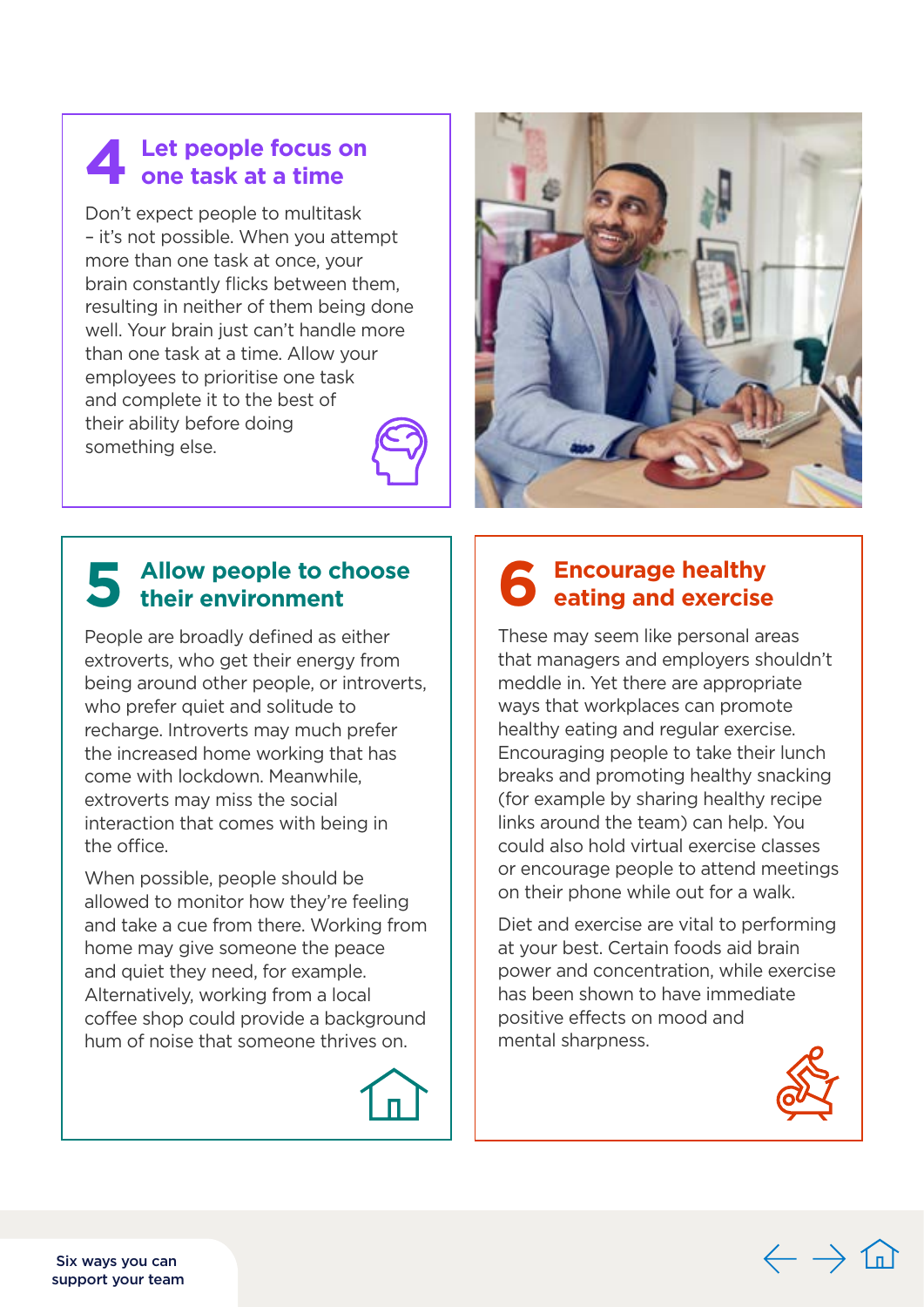## **Resources.**

For more advice and support on managing your team's wellbeing, visit Bupa's workplace mental health and wellbeing hubs.

#### **Workplace mental health hub**

[bupa.co.uk/workplace-mental-health](https://www.bupa.co.uk/workplace-mental-health) 

#### **Workplace Wellbeing hub**

<bupa.co.uk/workplace-wellbeing>

#### **Sources**

- 1. Deloitte. Working during lockdown. [deloitte.com](https://www2.deloitte.com/uk/en.html), accessed July 2020.
- neurotransmission in live human brain. 2. Badgaiyan RD. Imaging dopamine Prog Brain Res, 2014.
- 3. Masicampo EJ et al. Consider It Done! Plan Making Can Eliminate the Cognitive **Effects of Unfulfilled Goals.** J Pers Soc Psychol, 2011.
- 4. Mark G et al. No Task Left Behind? Examining the Nature of Fragmented Work. 2005.
- 5. The Muse. The rule of 52 and 17: it's random, but it ups your productivity. [themuse.com,](https://www.themuse.com/) accessed July 2018.
- media multitaskers. 6. Ophir E et al. Cognitive control in PNAS, 2009.
- neural reward responses. 7. Cohen MX et al. Individual differences in extraversion and dopamine genetics predict Cogn Brain Res, 2005.
- and Older Adults. 8. Hogan CL et al. Exercise Holds Immediate Benefits for Affect and Cognition in Younger Psychol Aging, 2013.



This information was published by Bupa's Health Content Team and is based on reputable sources of medical evidence. It has been reviewed by appropriate medical or clinical professionals. The information is not intended nor implied to be a substitute for professional medical advice nor is it intended to be for medical diagnosis or treatment. Updated July 2020.